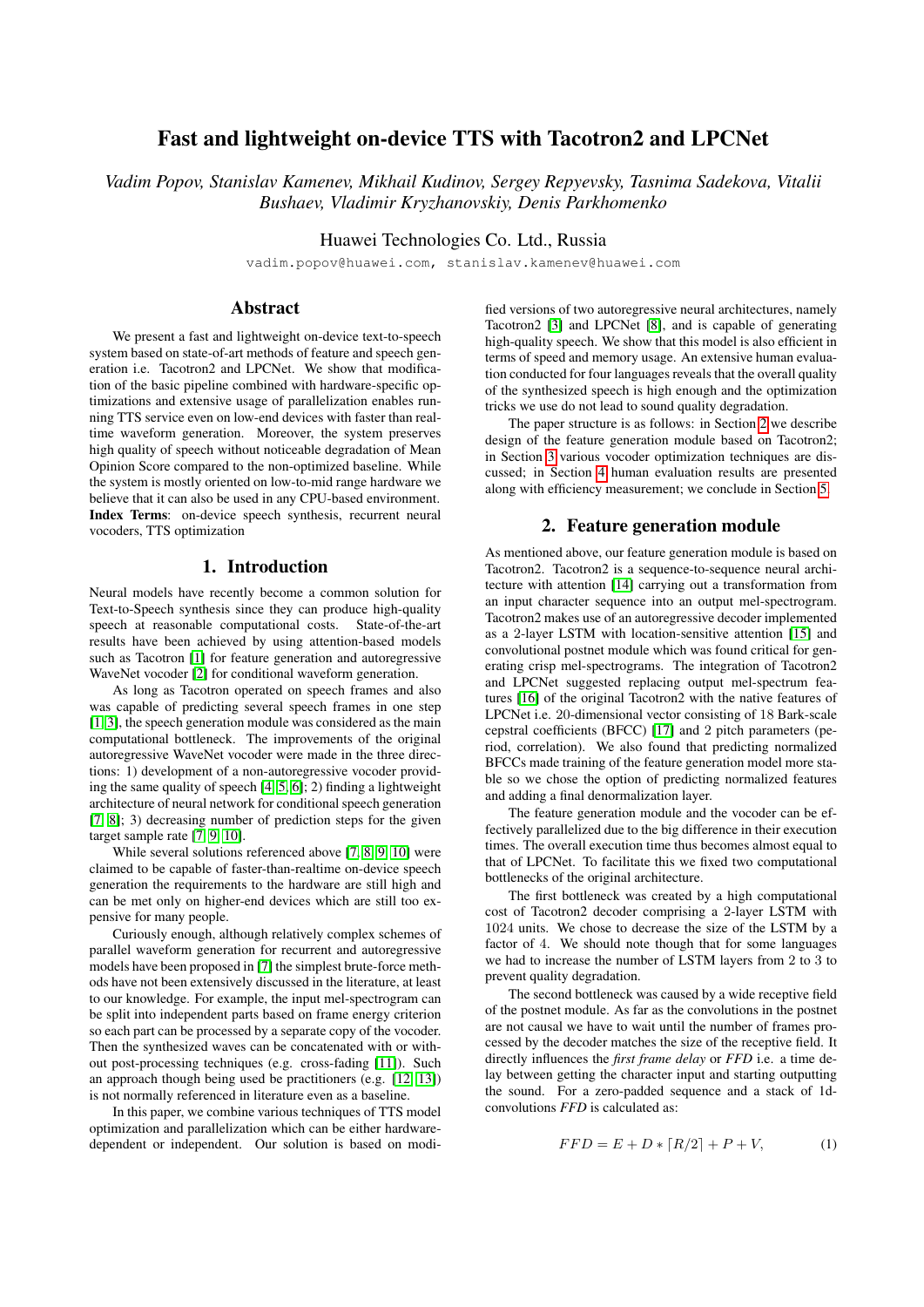where  $E$  is the encoder execution time,  $V$  is the vocoder per sample execution time,  $R$  is the width of the receptive field of the convolution stack,  $D$  is the decoder per frame execution time and  $P$  is the postnet per frame execution time.

The original postnet consists of 5 convolutions of shape  $5\times1$  with stride 1, so  $R = 21$ . It implies a delay of  $E+11D+P$ msec before the wave generation starts. To alleviate this problem we change widths of the convolution kernels to [5, 3, 3, 3] thus reducing the receptive field to 11 and decreasing the wave generation delay to  $E + 6D + P$ . The encoder execution time  $E$ , in turn, is almost negligible compared to  $6D$  so there is no much use in decreasing it. However, we should note that for the vanilla LPCNet Equation [1](#page-0-1) is not completely true because of the *frame-rate subnet* [\[8\]](#page-4-7) so in our final design, we integrated postnet of Tacotron2 and the frame-rate subnet of LPCNet into a single module. The resulting frame-rate module carried out the following function: 1) postnet transformation of Tacotron2; 2) BFCC denormalization and 3) frame-rate feature generation of LPCNet.

Finally, to improve synthesis of long sentences we replace location-sensitive attention with dynamic convolutional attention [\[18\]](#page-4-17).

# 3. Vocoder parallelization

<span id="page-1-0"></span>Our investigations were carried out for LPCNet [\[8\]](#page-4-7) – an autoregressive vocoder based on recurrent neural networks but in principle the methods described in this section should be applicable (probably with slight modifications) to other recurrent vocoders, e.g. to WaveRNN [\[7\]](#page-4-6).

In general, the main disadvantage of autoregressive vocoders suitable for mobile devices is that they can't enjoy the benefits of parallel computations: their autoregressive nature makes independent parallel generation difficult. Moreover, such models are usually composed of small compact layers, so using parallel computations for matrix operations also does not make sense because the overhead on creating and synchronizing threads in this case is too high compared to the speedup gain due to parallelization.

However, sometimes it is possible to synthesize some parts of the speech signal in a parallel manner independently so that a simple concatenation of the synthesized waves produces a good record with no artifacts at the borders of the parts. We refer to the frames that serve as such borders as *splitting frames*.

#### 3.1. Splitting frames detection

If two adjacent words in a sentence are separated with a distinct pause, the waveforms corresponding to these words can be considered approximately independent, so synthesizing these two words in parallel should not lead to a loss in sound quality. Likewise, since speech samples that correspond to unvoiced sounds are almost uncorrelated, parallel synthesis of speech parts separated with unvoiced frames is also possible. This simple intuition is the basis of the energy-based criterion of splitting frame detection.

LPCNet inputs are BFCCs [\[17\]](#page-4-16), so applying inverse discrete cosine transform to these coefficients results in an approximation of speech signal log-energy in the neighbourhood of certain frequencies located uniformly on Bark scale. The frames containing silence can be characterized by low overall energy whereas frames corresponding to unvoiced sounds have most of their energy located at high frequencies (see Figure [1\)](#page-1-1). Thus, frames at which a spectrogram can be divided into nearly independent parts can be detected with the following energybased criterion: either (1) overall energy in a frame is less than a threshold  $B_{sil}$ , or (2) ratio of energy at high frequencies to energy at low frequencies is greater than a threshold  $B_{unv}$ .

<span id="page-1-1"></span>

Figure 1: *Boxes on the spectrogram correspond to silence or unvoiced sounds.*

Though being quite simple and intuitive, the energy-based approach to finding splitting frames requires manual tuning of the thresholds  $B_{sil}$  and  $B_{unv}$ . That is why we decided to try another approach and to solve splitting frames detection task with neural networks. We chose a compact architecture similar to LPCNet encoder: two  $1D$  convolution layers with kernel size 3, output channels number 32 and  $tanh$  activations are followed by a fully-connected layer with 32 units and  $tanh$  activation and the last sigmoid layer. So, the inputs were composed of frame-level acoustic features (BFCCs and 16-dimensional pitch embedding) and the output was a single number i.e. the probability that splitting spectrogram at the current frame did not lead to audible artifacts.

Below we reformulate the requirement not to introduce audible artifacts in terms of the loss function. We start from an observation that splitting spectrogram at "wrong" frames always results in one particular type of defects i.e. in a clicking sound on that frame and in an apparent vertical stripe at the corresponding segment of the spectrogram (see Figure [2\)](#page-1-2). So, we can detect clicks by comparing two spectrograms corresponding to speech signal synthesized with and without parallelization. We chose the following function for the measure of the perceived click strength:

<span id="page-1-3"></span>
$$
\mu(S_{par}, S_{std}) = \left(\max_{i \in \mathcal{L} \cap \mathcal{I}} \frac{\log^2 E_{par}^{(i)}}{\log E_{std}^{(i)}} + \max_{i \in \mathcal{H} \cap \mathcal{I}} \frac{\log E_{par}^{(i)}}{\log E_{std}^{(i)}}\right)^2
$$
(2)

where we denote spectrum at the analyzed frame by  $S$ , energy at a certain frequency *i* by  $E^{(i)}$ , the set of low frequencies by  $\mathcal{L}$ , the set of high frequencies by  $\mathcal{H}$ , the set of frequencies i for which  $\log E_{par}^{(i)} > \log E_{std}^{(i)} > 1$  by *T* and subscripts par and std stand for synthesis with and without parallelization correspondingly.

<span id="page-1-2"></span>

Figure 2: *Splitting frames corresponding to vowels produce clicks (vertical stripes on the spectrogram).*

There are a few points we need to make about Formula [2:](#page-1-3) 1) we divide frequency range into two sets  $\mathcal L$  and  $\mathcal H$  because we found that in some cases energy of the clicks is concentrated either in the high or low part of the spectrum; 2) our approximation of log-energy obtained from BFCCs isn't always accurate, so we choose maximum to serve as robust aggregation function; 3) we square the numerator of the first term to put higher penalty for low-frequency noise and decrease perceived strength of the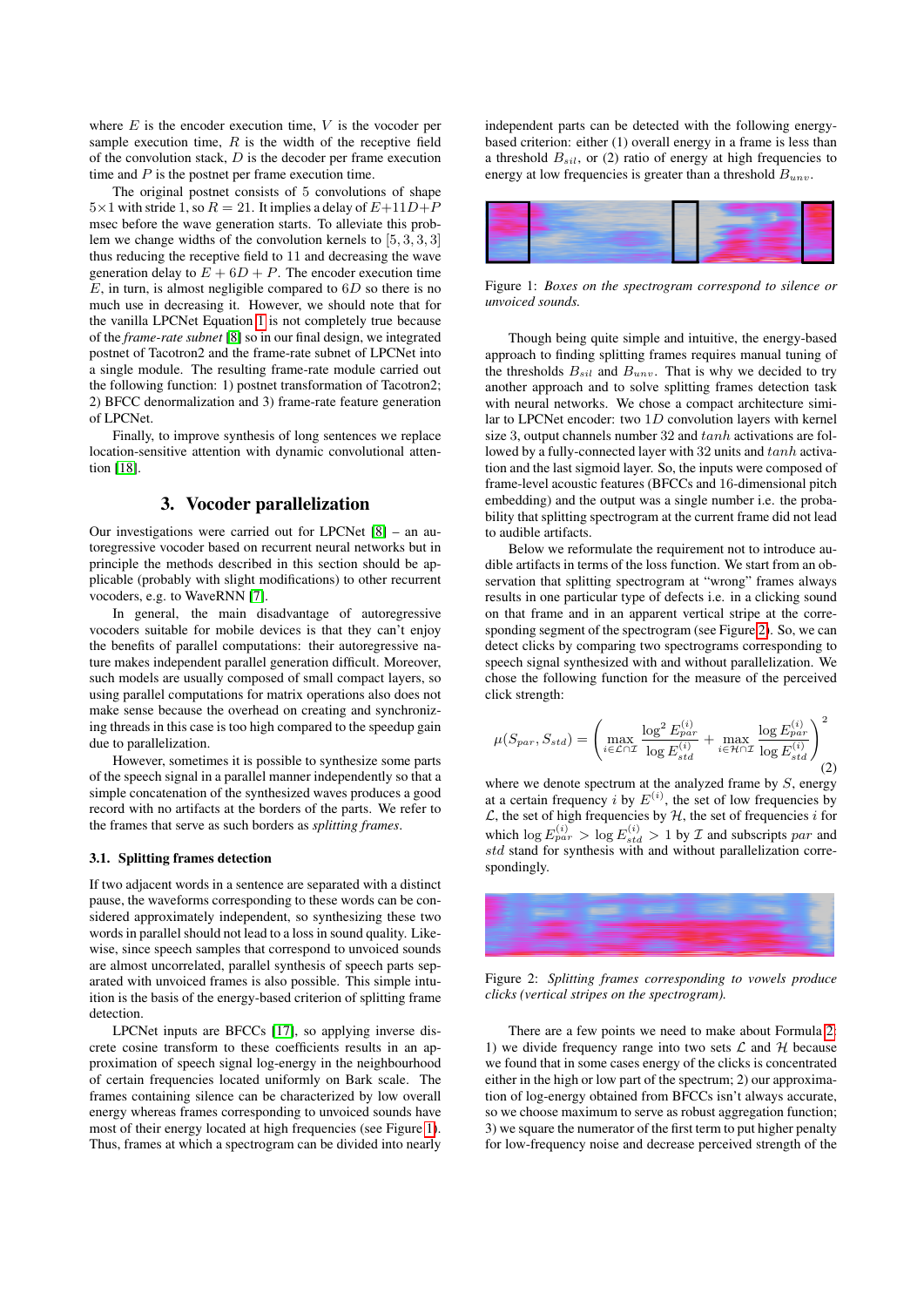click; 4) we exclude all cases when the standard version produces higher energy sound so we consider only ratios exceeding one; if no term satisfies this condition, the maximum is set to zero.

The resulting loss function penalizes frames splitting at which results in clicks and, on the other hand, encourages splitting at frames when no click is observed:

$$
Loss(x) = p_{\theta}(x) \cdot \mu(x) + (1 - p_{\theta}(x)) \cdot C \tag{3}
$$

where x denotes the analyzed frame,  $p_{\theta}(x)$  is the probability (given by the neural network with parameters  $\theta$ ) that this frame can be used to divide spectrogram into parts synthesized independently without loss in quality,  $\mu(x)$  is the measure of a click (calculated by Equation [2\)](#page-1-3) that appears if this frame is considered as splitting one and  $C$  is some positive borderline value: if the measure of a click  $\mu(x)$  is less than C, we regard it as "no click".

To train such a network we create a dataset consisting of pairs of audio records synthesized with and without parallelization. To generate audio with parallelization for this dataset we allocate splitting frames at random. After the network is trained, it is also possible to create a new dataset where splitting frames are allocated in accordance with  $p_{\theta}(x)$  rather than randomly and to continue the training on the new dataset. However, we found that such a training procedure that resembles imitation learning [\[19\]](#page-4-18) does not improve quality.

At test time, frames with  $p_{\theta}(x) > 0.95$  were considered for splitting. Neural models found about 10% more splitting frames than the energy-based algorithm for all languages we tested.

#### 3.2. Cross-fading

Instead of detecting frames that split spectrogram into independent parts so that the corresponding synthesized waveforms can simply be concatenated without any post-processing, we can focus on improving the post-processing techniques that work well for any choice of a splitting frame. This can be done with decent quality if the segments synthesized in parallel are overlapped.

As a baseline we take *linear cross-fading* technique [\[11\]](#page-4-10). Assume that the vocoder is processing two segments in parallel so that the first segment contains frames  $1, \ldots, k$  while the second one contains frames  $k, k+1, \dots$  That is, two waves overlap in kth frame. Concatenating the first wave  $s^{(1)}$  and the second wave  $s^{(2)}$  with linear cross-fading means that in k-th frame samples of the resulting wave s are given by:

<span id="page-2-1"></span>
$$
s_i = (1 - a_i)s_i^{(1)} + a_i s_i^{(2)}, \ \ i = 0,..,N \tag{4}
$$

where  $N$  is the number of samples in a frame. In our experiments we took  $a_i = i/N$  so that  $s^{(1)}$  fades out uniformly.

An ideal choice of coefficients in the linear combination [\(4\)](#page-2-1) is known to depend on correlation between  $s^{(1)}$  and  $s^{(2)}$  (see [\[11\]](#page-4-10)). Intuitively, it is clear that for highly correlated signals the quality of concatenation with cross-fading is less dependent on the values of coefficients in Equation [4.](#page-2-1) In the limiting case when  $s^{(1)}$  is equal to  $s^{(2)}$  the values of these coefficients do not even matter once they sum to one. It suggests that cross-fading quality can improve after applying a left shift to the second signal  $s^{(2)}$  such that its correlation with  $s^{(1)}$  increases. This idea is illustrated in Figure [3.](#page-2-2)

Thus, we consider *linear cross-fading with shift*:

$$
m = \underset{j=0,\dots,M}{\arg\min} \sum_{i=0}^{W} |s_{i+j}^{(2)} - s_i^{(1)}|
$$
 (5)

<span id="page-2-2"></span>

Figure 3: *Unmodified waves (left) and the same waves but with shift applied to one of them (right). Linear cross-fading works better for the two waves on the right.*

Table 1: *A/B testing results.*

<span id="page-2-3"></span>

| Which is better? | Non-parallel | Parallel   | Identical |
|------------------|--------------|------------|-----------|
| EB-splitting     | 23.9%        | 21.5%      | 54.6%     |
| NN-splitting     | 21.1\%       | 19.4%      | 59.5%     |
| XF with shift    | 14.4\%       | 17.5%      | 68.1\%    |
| Which is better? | W/o shift    | With shift | Identical |
| Cross-fading     | $7.3\%$      | 43.3%      | 49.4%     |

$$
s_i = \left(1 - \left(\frac{i}{N}\right)^{\alpha}\right)s_i^{(1)} + \left(\frac{i}{N}\right)^{\alpha}s_{i+m}^{(2)}, \ i = 0,..,N
$$
 (6)

where  $M$  is the maximum possible shift value and  $W$  is size of the window used for calculation  $L1$  distance between signals (we found that minimizing  $L1$  distance leads to the same quality as maximizing correlation). We put  $M = W = N/2$  in our experiments. We also introduce additional parameter  $\alpha$ : the larger  $\alpha$  is, the longer the first wave  $s^{(1)}$  does not fade out (high cross-fading quality was observed for  $\alpha \in [1, 3]$ ).

The code for splitting frames detection (both energybased and network-based methods) and synthesis with linear cross-fading (both with and without shift) is available at [https://github.com/li1jkdaw/LPCNet\\_](https://github.com/li1jkdaw/LPCNet_parallel/tree/code) [parallel/tree/code](https://github.com/li1jkdaw/LPCNet_parallel/tree/code).

#### 4. Performance evaluation

<span id="page-2-0"></span>We performed subjective human evaluation tests on Amazon Mechanical Turk. Four single-speaker datasets were used: we trained models on male Italian and female English, French and Spanish speakers. All the datasets are internal except the English one which is LJSpeech dataset [\[20\]](#page-4-19). A small portion of audio records that were used in our experiments is available at [https://li1jkdaw.github.io/LPCNet\\_](https://li1jkdaw.github.io/LPCNet_parallel) [parallel](https://li1jkdaw.github.io/LPCNet_parallel).

#### 4.1. A/B testing

In order to check that the methods of vocoder parallelization described in Section [3](#page-1-0) do perform well we conducted a series of A/B tests. In each of these tests the participants were presented with 25 pairs of recordings of the same sentence and asked to choose which one they preferred in case they heard any difference. In each pair the records were synthesized conditioned on the same spectrogram since we did not want a small variation in the Tacotron2 output to affect the result. The main purpose of the tests was to ensure that the parallelization did not lead to degradation of the sound quality. As we had several approaches to vocoder parallelization we carried out separate A/B tests for different system design choices. For the strategy involving synthesis of non-overlapping segments we tested two splitting frame detection methods i.e. energy-based and neural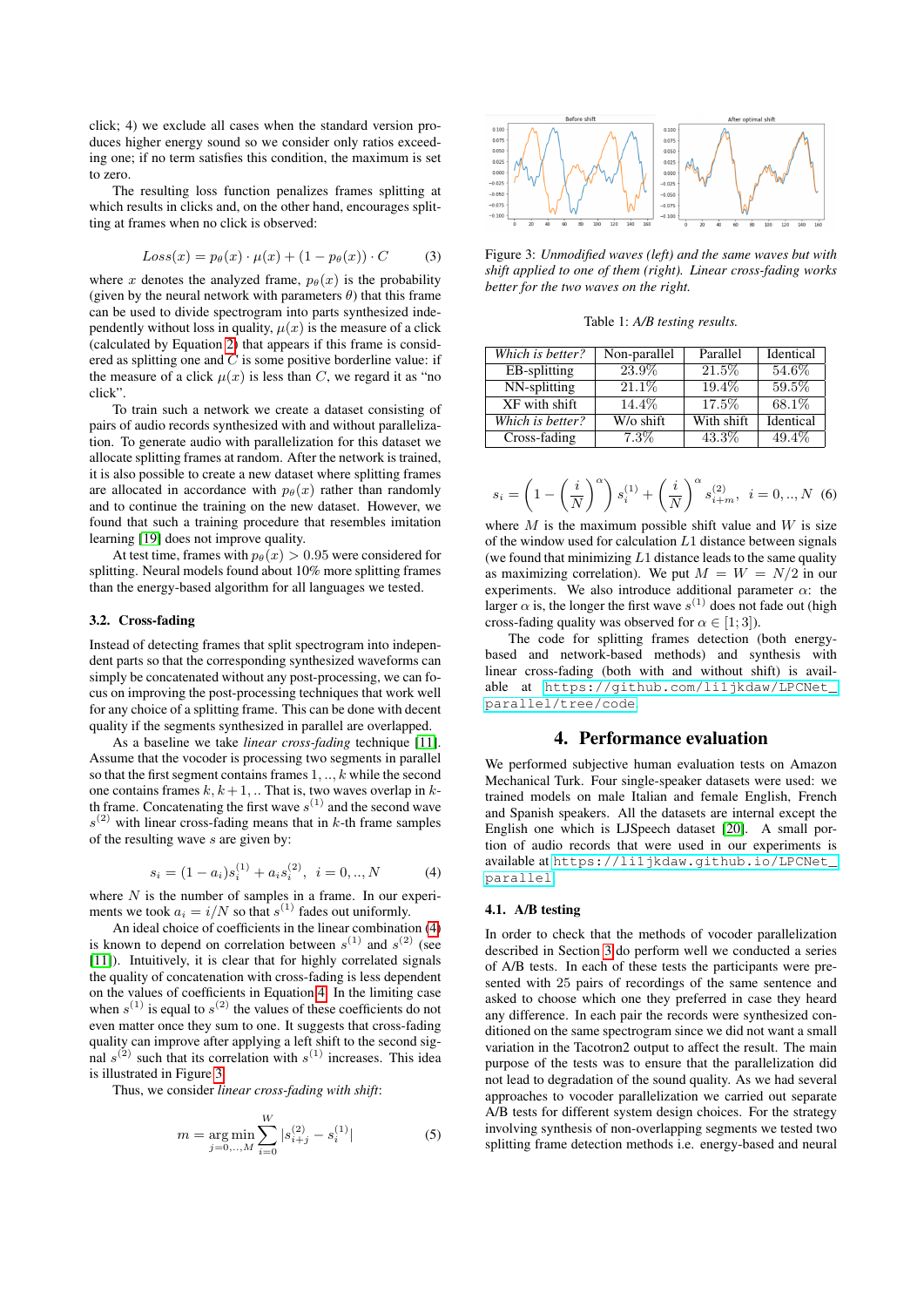Table 2: *Mean Opinion Scores for ground truth records and speech synthesized with different methods.*

<span id="page-3-1"></span>

| Dataset | <b>Duration</b> | Vocoder       | Ground Truth    | Non-parallel  | EB-splitting    | NN-splitting    | XF with shift   |
|---------|-----------------|---------------|-----------------|---------------|-----------------|-----------------|-----------------|
| English | 24 hours        | WaveRNN       | $4.46 \pm 0.17$ | $4.08 + 0.20$ | $4.15 + 0.22$   |                 | $4.22\pm0.20$   |
| English | 24 hours        | <b>LPCNet</b> | $3.98 + 0.12$   | $3.74 + 0.10$ | $3.78 + 0.10$   | $3.71 + 0.11$   | $3.75 + 0.11$   |
| Italian | 23 hours        | <b>LPCNet</b> | $4.15 + 0.14$   | $3.45 + 0.16$ | $3.60 + 0.16$   | $3.42 + 0.26$   | $3.56 + 0.19$   |
| French  | 8 hours         | <b>LPCNet</b> | $4.46 \pm 0.10$ | $3.83 + 0.17$ | $3.86 \pm 0.16$ | $3.88 + 0.17$   | $3.84 + 0.19$   |
| Spanish | 17 hours        | <b>LPCNet</b> | $4.43 \pm 0.12$ | $3.54 + 0.11$ | $3.52 \pm 0.11$ | $3.50 \pm 0.12$ | $3.50 \pm 0.18$ |

network-based criteria (EB-splitting and NN-splitting respectively). For the alternative strategy involving synthesis of overlapping segments we tested the cross-fading with shift as the post-processing technique (XF with shift). In the latter case, we allocated 2 splitting frames per second. Each pair in all tests was evaluated by at least 20 listeners. The tests were performed on English data only.

The results of these tests are presented in Table [1.](#page-2-3) In more than half of cases people noticed no difference between parallel and non-parallel versions. In the remaining cases the difference between the presented methods was small. To obtain statistically significant results, we applied sign test [\[21\]](#page-4-20) and concluded that we can't reject (at 95% confidence level) the hypothesis that speech synthesized with the analyzed methods of parallelization has the same quality as the one synthesized in a normal way.

We also performed another A/B test to show that the linear cross-fading with shift leads to better sound quality than the same method without shift (XF w/o shift). Sign test applied to the results of Table [1](#page-2-3) allows us to reject the hypothesis that the cross-fading without shift works at least as well as the one with shift. When a splitting frame corresponds to a vowel, linear cross-fading without shift leads to audible artifacts. In contrast to the previous A/B test with overlapping segments, for this one we allocated 10 splitting frames per second instead of 2 to underline the mentioned problem and check if adding shift can fix it.

## 4.2. MOS evaluation

To evaluate the overall quality and naturalness of the speech synthesized with our TTS system, we launched Mean Opinion Score (MOS) evaluation for four languages. Additionally, we trained Tacotron2 + WaveRNN system on English dataset sampled at 22kHz to show that the vocoder optimization methods described in Section [3](#page-1-0) can be applied not only to LPCNet or 16kHz synthesis. For each test the TTS system produced no less than 15 audio records.

We asked participants selected according to a geographic criterion to estimate quality of these records on five-point Likert scale, i.e. to classify a record as "Bad" (1 point), "Poor" (2 points), "Fair" (3 points), "Good" (4 points) or "Excellent" (5 points). We also included ground truth recordings and special noisy recordings in the tests in order to keep track of the attention of the assessors and prevent random answers. The assessors who gave less than 3 points to the ground truth records or more than 3 points to the noisy records were excluded from the experiment. As in A/B tests, each piece of audio was evaluated by at least 20 people.

Table [2](#page-3-1) demonstrates that all optimization tricks referenced there perform well enough in general and show the same sound quality as TTS with non-parallel vocoder in particular. Note that in case of WaveRNN we used 22kHz audio which explains

#### Table 3: *Vocoder parallelization efficiency.*

<span id="page-3-2"></span>

|          | 1 thread |            | 2 threads |      | 3 threads |            |
|----------|----------|------------|-----------|------|-----------|------------|
|          | FFD      | <b>RTF</b> | FFD       | RTF  | FFD       | <b>RTF</b> |
| MT6762   | 323      | 1.64       | 345       | 1.07 | 352       | 0.89       |
| Kirin950 | 202      | 1.18       | 213       | 0.75 | 243       | 0.67       |
| Kim710   | 170      | .09        | 184       | 0.69 | 191       | 0.56       |

the difference between ground truth MOS in English tests with LPCNet and WaveRNN.

#### 4.3. Efficiency evaluation

To test overall performance we implemented Tacotron2 and LPCNet (with splitting frames detection by energy-based criterion) on several mobile devices with 8 core ARM processors: Mediatek MT6762 (4x2.0GHz Cortex-A53 + 4x1.5GHz Cortex-A53), Kirin950 (4x2.3GHz Cortex-A72 + 4x1.8GHz Cortex-A53) and Kirin710 (4x2.2GHz Cortex-A73 + 4x1.7GHz Cortex-A53).

The whole TTS application requires only 12.5Mb of storage (11.4Mb for Tacotron2 and 1.1Mb for LPCNet). All weights are stored as 8-bit numbers. As for the speed, we report average values of Real Time Factor (RTF) and First Frame Delay (FFD, see Section [2\)](#page-0-0) in Table [3.](#page-3-2) RTF is defined as the time it takes to synthesize some piece of an audio divided by its duration. FFD is measured in milliseconds.

Table [3](#page-3-2) shows that using 3 threads for parallel vocoder gives almost 2x speedup resulting in faster than real-time synthesis. At the same time, independent generation of non-overlapping segments introduces an overhead of approximately 5 msec on the detection of splitting frames. Moreover, we should note that as the splitting time is undefined the RTF can vary from phrase to phrase.

## 5. Conclusion

<span id="page-3-0"></span>In this work we have presented a text-to-speech system that is suitable for low-to-mid range mobile devices. Optimization techniques that we describe allow this system to run on low-end hardware without any loss in quality. Besides, we investigated several parallelization techniques applicable to autoregressive vocoders and showed that these techniques did not have any negative impact on the synthesized speech despite the fact that parallelization breaks the correlation between speech samples. Further research can be focused on the development of lightweight TTS vocoders capable of generating any speech segment without splitting frame detection or segment overlap.